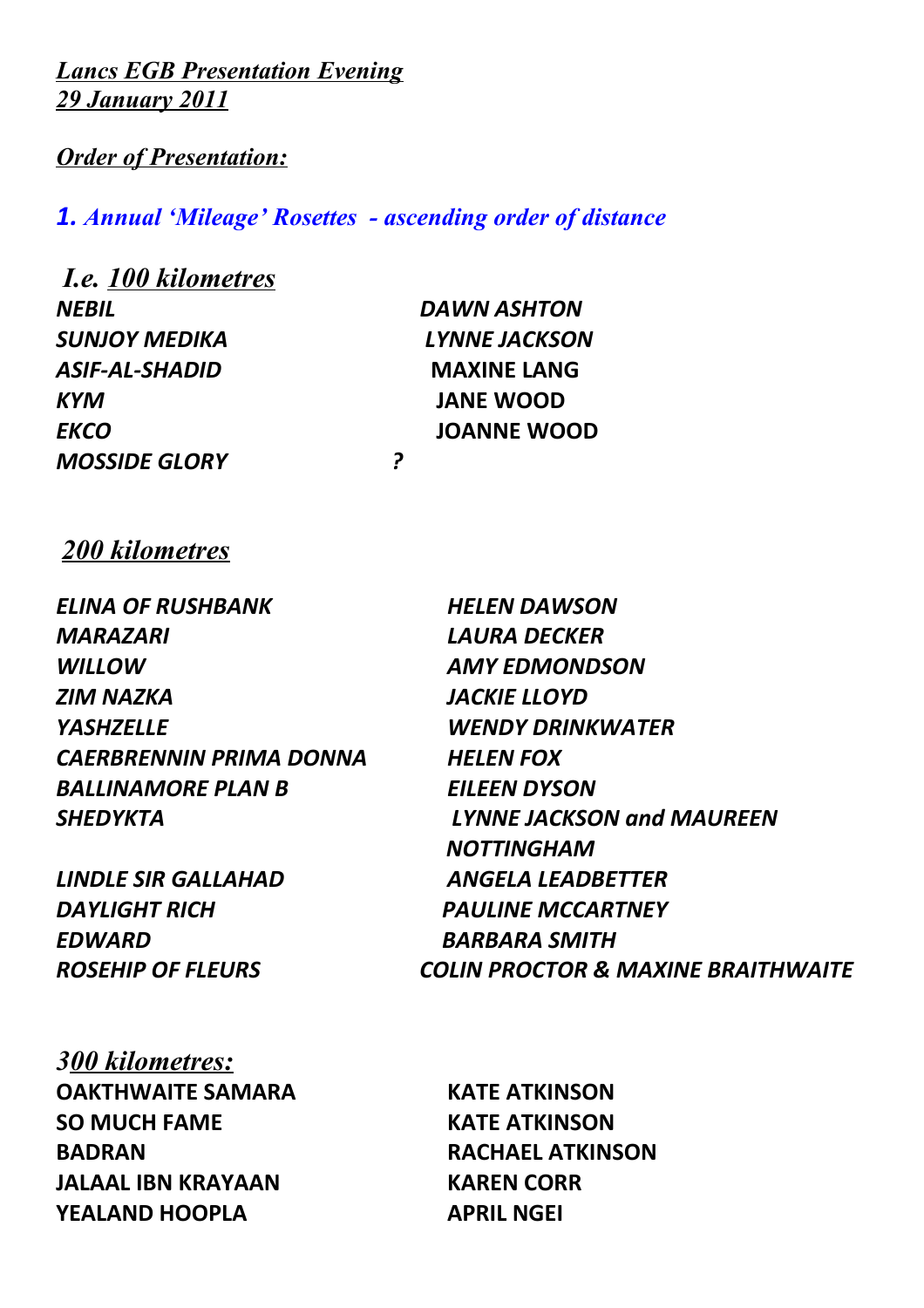**MAX JOANNE COOPER TOMMY DIANE HUDSON ROCK OF CASHEL PAT KELLY LAKOTA RED CLOUD SARAH WEBSTER**

 *4oo kilometres: VANASH RACHAEL ATKINSON DORCINA VALIENT BE CAROL EDMONDSON MOLLIES MELODY HELEN FOX TOISEACH FEASGAR BETTY PAUL*

*6 00kilometres: NL NAVASSA LINDA EARNSHAW H T ORIENT* **JUDY AINLEY**

*800 Kilometres RASSAM* **ANNE BOOTH MIDNIGHT JENNY RAND**

**SUPREME DANCER SUE TAYLOR-GREEN HUGGY BEAR ASHLEY THORNTON & TAMMY OSWELL MOORSIDE TIARA JANET BEBBINGTON**

*MARADAY MYSTARON LINDA COWPERTHWAITE*

*And Highest Distance this year is AN AMAZING 1400 kilometers achieved by….*

*PETERBROOK SUNSET SURPRISE CAROLYN CUMMINGS*

*\*\*\*\*\*\*\*\*\*\**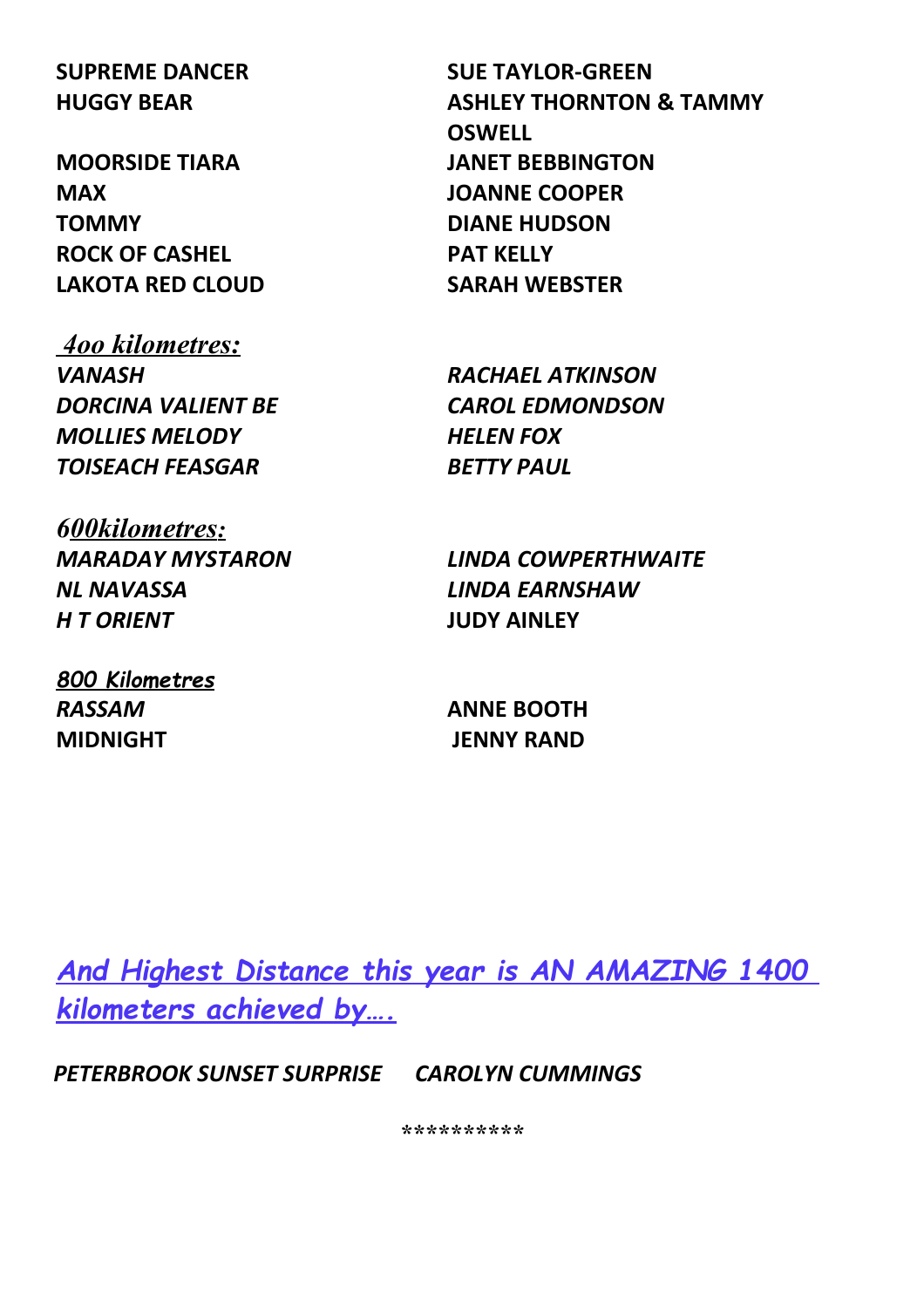*2. CUMULATIVE ROSETTES - lifetime mileages in ascending order of distance*

*1000 kilometres*

*OAKTHWAITE SAMARA KATE ATKINSON JALAAL IBN KRAYAAN KAREN CORR YEALAND HOOPLA APRIL NGEI* **LAKOTA RED CLOUD SARAH WEBSTER**

*MARADAY MYSTARON LINDA COWPERTHWAITE*

# *2000 kilometres RASSAM ANNE BOOTH*

*VANASH RACHAEL ATKINSON*

*4000 Kilometres*

*YASHZELLE WENDY DRINKWATER*

*6000 Kilometres*

*HUGGY BEAR JUDY AINLEY*

*7000 Kilometres MOLLIES MELODY HELEN FOX*

*And finally an amazing cumulative distance achieved over many years of hard work …. 10000 kilometres*

**PETERBROOK SUNSET SURPRISE CAROLYN CUMMINGS**

### *PAUSE*

*Now on to the trophies!!!!!*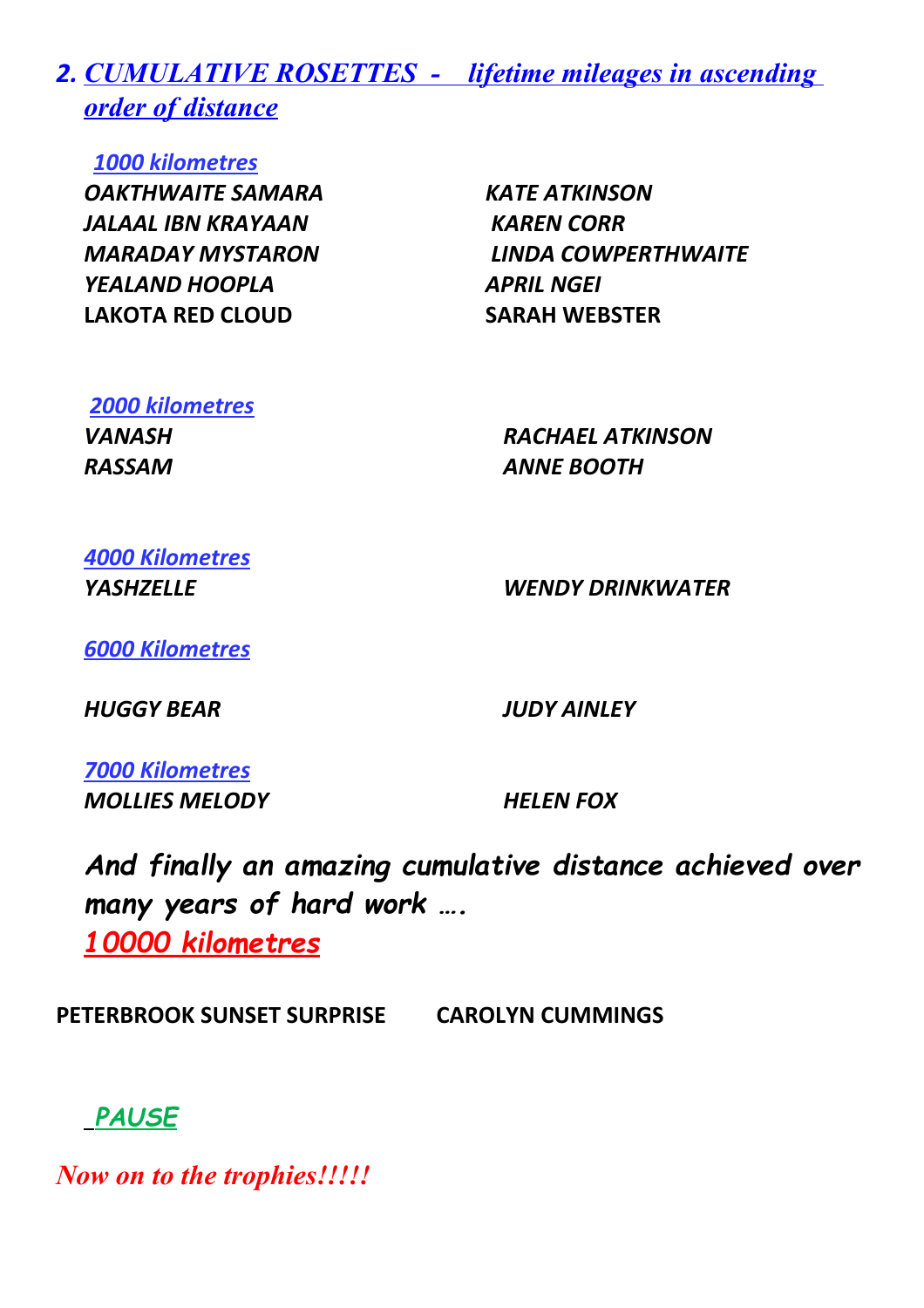## *TROPHIES FOR NON-COMPETITIVE RIDES*

 $1^{57}$ *ST APRIL NGEI YEALAND HOOPLA*  $2<sup>nd</sup>$ *nd AMY EDMONDSON WILLOW*

*3. Lancashire Rosebud Trophy – Non- competitive* **Junior Rider**

*4. Lancashire Rose Trophy –* **Awarded to the Horse or Pony ridden by a Senior Rider, which has successfully completed the greatest number of non-competitive kms .**

|                                | $1ST PETERBROOK SUNSET SURPRISE$ | <b>CAROLYN CUMMINGS</b> |
|--------------------------------|----------------------------------|-------------------------|
| $2^{ND}$                       | <b>HT ORIENT</b>                 | <b>JUDY AINLEY</b>      |
| $3^{RD}$                       | <b>MOLLIES MELODY</b>            | <b>HELLEN FAX</b>       |
| $\boldsymbol{4}^{\textsf{TH}}$ | <b>TOISEACH FEASGAR</b>          | <b>BETTY PAUL</b>       |
| $5^{th}$                       | <b>MIDNIGHT I</b>                | <b>JENNY RAND</b>       |
|                                | $6th$ LAKOTA RED CLOUD           | <b>SARAH WEBSTER</b>    |

*5. April Primrose –* **Awarded to the Veteran Rider who is 60 years of age and older who has successfully completed the greatest number of kms in Pleasure Rides**

- *6 th ANGELA LEADBETTER*
- *5 th WENDY DRINKWATER*
- *4 th BARBARA SMITH*
- *3 rd LINDA EARNSHAW*
- *2 nd ELIZABETH PAUL*
- $1^{st}$ *st JENNIFER RAND*

*6. Pendle Salver –* **to the best Veteran non-competitive Horse or Pony, which is 18 years of age and older which has successfully completed the greatest number of kms in EGB Lancs Group Rides**

*Equal 3rd SHEDYKTA 3rd YASHZELLE*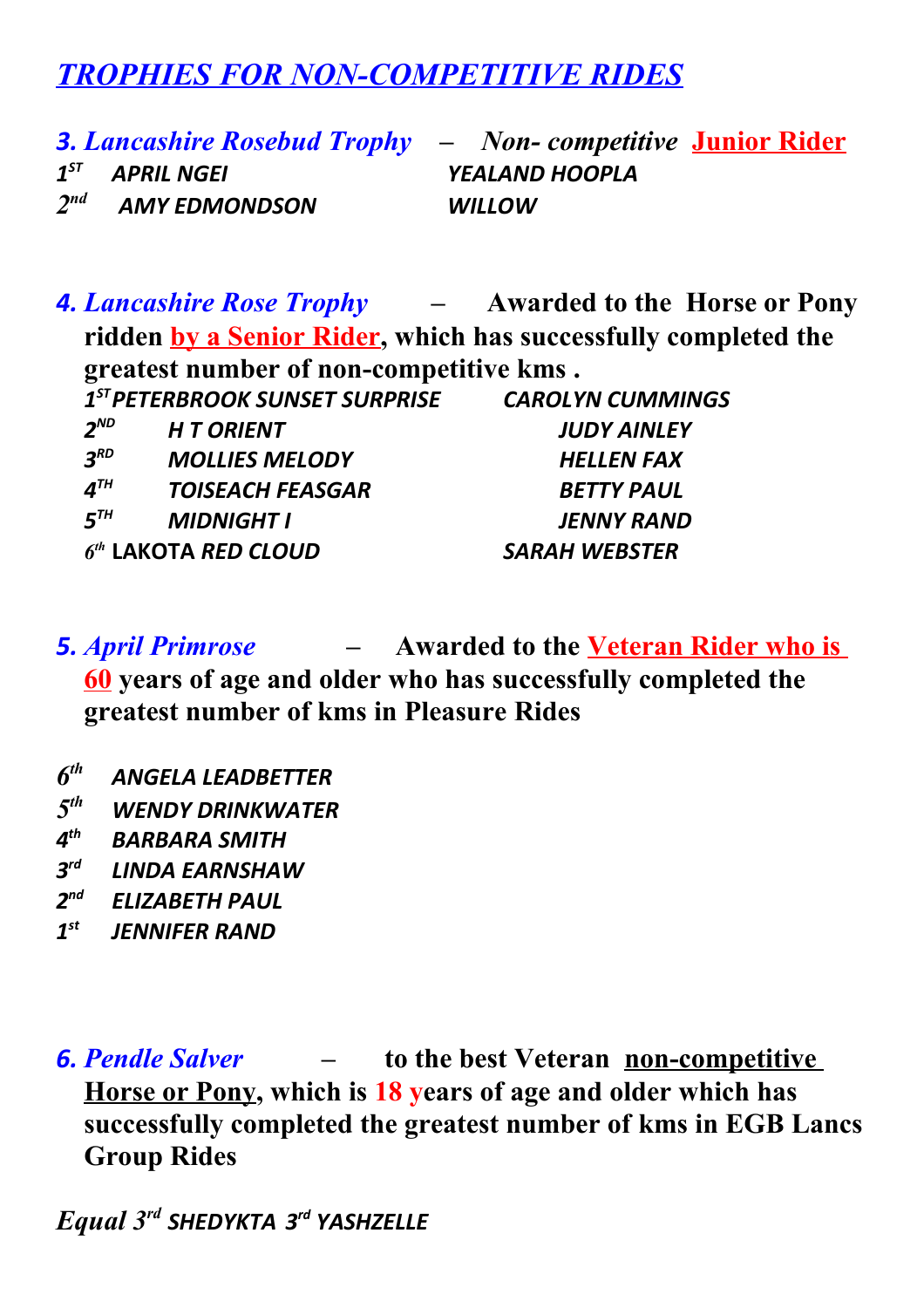*2 nd HUGGY BEAR*

#### *1 st MOLLIES MELODY*

*7. Arab Cup –* **Awarded to the best Horse or Pony registered with the Arab Horse Society as a Pure, Part-bred or Anglo Arab, and which has successfully completed the greatest number of non-competitive kms in EGB Lancs Group Rides**

| $6^{\texttt{th}}$          | <b>LYNNE JACKSON &amp;</b>  | <b>SHEDYKTA</b>      |
|----------------------------|-----------------------------|----------------------|
| $5^{\texttt{th}}$          | <b>PAULINE MCCARTNEY</b>    | <b>DAYLIGHT RICH</b> |
| $\mathbf{4}^{\mathsf{TH}}$ | <b>WENDY DRINKWATER</b>     | <b>YASHZELLE</b>     |
| 3 <sup>RD</sup>            | <b>LINDA EARNSHAW</b>       | <b>NL NAVASSA</b>    |
| $2^{ND}$                   | <b>JANET BEBBINGTON</b>     | <b>MOORSIDE TARA</b> |
|                            | 1 <sup>ST</sup> JUDY AINLEY | <b>HT ORIENT</b>     |

*8. Tarka Trophy –* **For the best piebald or skewbald Horse or Pony, which has successfully completed the greatest number of kms in all classes of EGB Lancs approved competitive and non-competitive rides.**

|                 | 2 <sup>ND</sup> EQUAL KATE ATKINSON | <b>SO MUCH FAME with</b> |
|-----------------|-------------------------------------|--------------------------|
| $2^{\text{ND}}$ | <b>PAT KELLY</b>                    | <b>ROCK OF CASHEL</b>    |
| 1 <sup>st</sup> | <b>SARAH WEBSTER</b>                | LAKOTA RED CLOUD         |

- *9. Winston Memorial* **Awarded to the rider, new to Long Distance Riding in their first registered season, who has successfully completed the greatest number of kms in all classes of EGB competitive and noncompetitive rides.** 
	- **1**<sup>ST</sup> **DIANE HUDSON**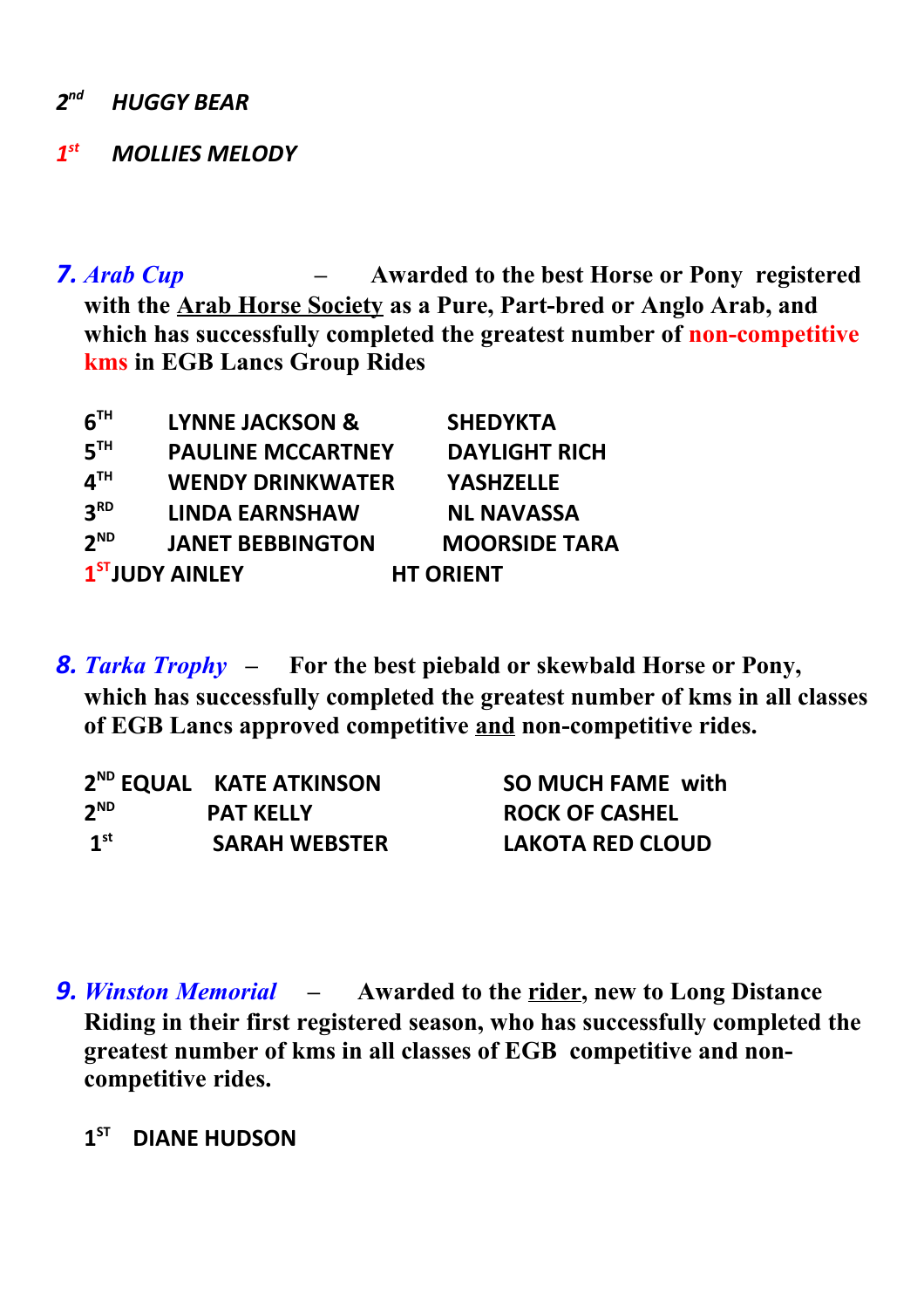**TWO NEW TROPHIES THIS YEAR kindly donated by a couple of our members, but first place only awarded this time:** 

*10. The Ellie Trophy* **donated by Janet Bebbington which is awarded to the horse or pony in its first season of rides taking place in pleasure rides only.**

**1 st** *DIANE HUDSON* 

*11. The Pepper D Trophy* **Donated By Sarah Webster for the horse or pony which is not pure, part or anglo arab taking part in pleasure rides only:**

**1 st PETERBROOK SUNSET SURPRISE CAROLYN CUMMINGS**

**Now the pairs awards..**

**firstly the non-competitive pairs award…..:**

- *12. Britannia Double* **Awarded to the best pair of noncompetitive Horses or Ponies, gaining the highest combination of kilometres in the current season in EGB Lancs Group Social Rides.**
- **2 nd DAYLIGHT RICH & MOLLIES MELODY**
- **1 st PETERBROOK SUNSET SURPRISE & HT ORIENT**
- *13. Chanel Pairs: Unfortunately NO Chanel Pairs trophy this year as nobody registered – need to do this each year when registering horse – so do this now for 2011!!!!! Now the Competitive Trophies…………*
- *14. Collee Memorial* **Awarded to the best competitive Veteran Horse or Pony who is 18 years of age and older (1st January),**

**Unfortunately no contenders for this in 2010 so not awarded!**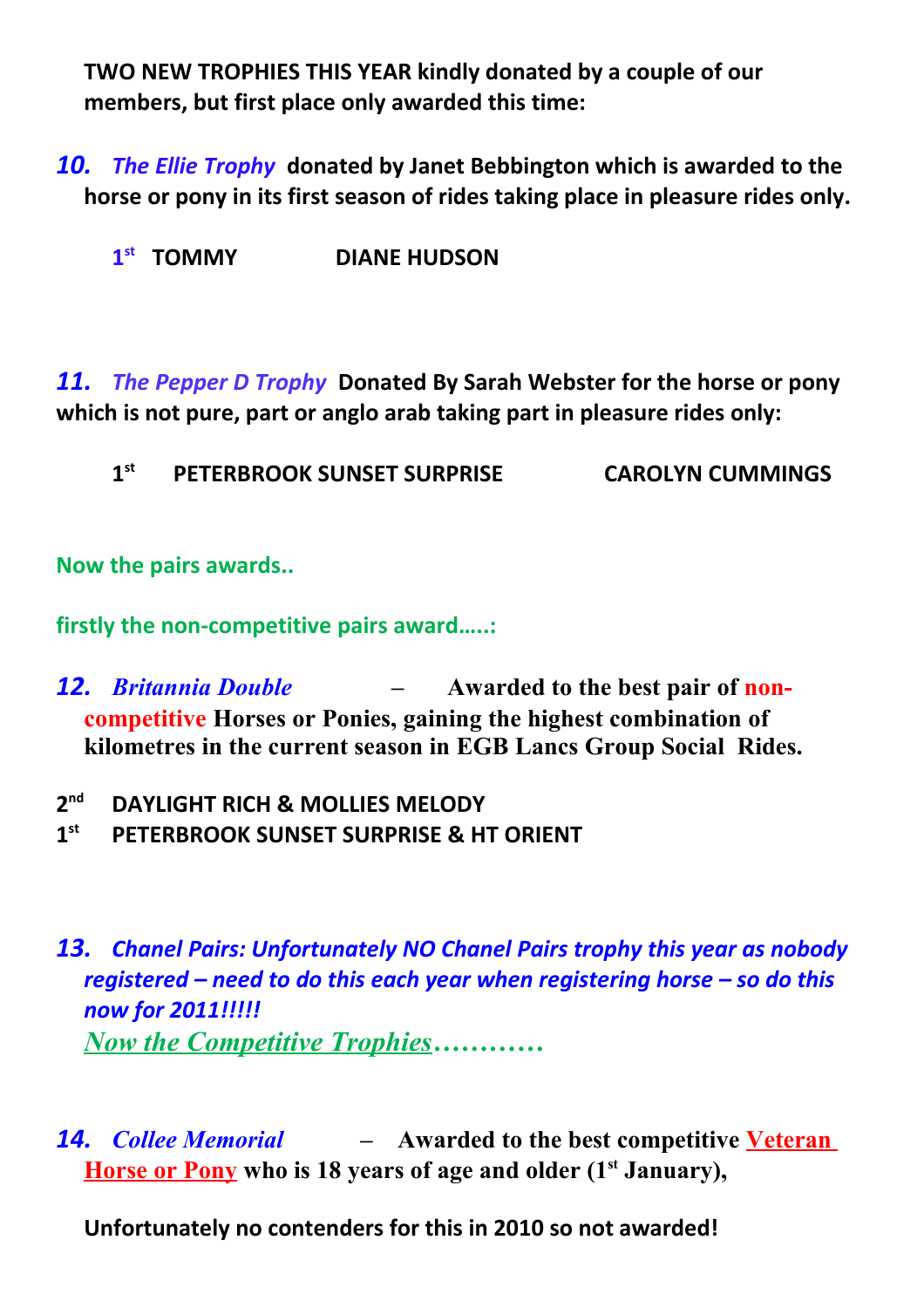*15. Helme Trophy –* **Awarded to the best competitive Horse or Pony gaining the highest number of points when ridden by a Junior Rider aged 8 to 17 years old in graded rides only**  $2^{ND}$ **ND YEALAND HOOPLA APRIL NGEI 1 st OAKTHWAITE SAMARA KATE ATKINSON**

*16. Young Rider Trophy –* **Awarded to the best competitive Horse or Pony gaining highest number of points when ridden by a Young Rider, aged 14 to 21years old** 

**Another not awarded this year as sadly no-one in this category**

*17. Novice Trophy –* **Awarded to the best competitive Horse or Pony gaining the highest number of points in it's first season registered as a Novice horse/pony taking the 'slow track' only.**

| 3 <sup>RD</sup> | <b>MARAZARI</b>    | <b>LAURA DECKER</b>   |
|-----------------|--------------------|-----------------------|
| $2^{ND}$        | <b>N L NAVASSA</b> | <b>LINDA EARNSHAW</b> |
|                 | $1ST$ MIDNIGHT     | <b>JENNY RAND</b>     |

*18. Willowsweet Trophy –* **Awarded to the best competitive Horse or**  Pony, seven years of age and under, gaining the highest number of points **in all types of EGB competitive rides.** 

| 3 <sup>RD</sup> | <b>NL NAVASSA</b>        | <b>LINDA EARNSHAW</b> |
|-----------------|--------------------------|-----------------------|
| $2^{\text{ND}}$ | <b>MIDNIGHT</b>          | <b>JENNY RAND</b>     |
| $1^{ST}$        | <b>OAKTHWAITE SAMARA</b> | <b>KATE ATKINSON</b>  |

*19. AHS Cup –* **Awarded to the best competitive Horse or Pony which is registered with the Arab Horse Society as a Pure, Part-Bred, or Anglo Arab, which has gained the highest number of points in all classes of EGB competitive rides..**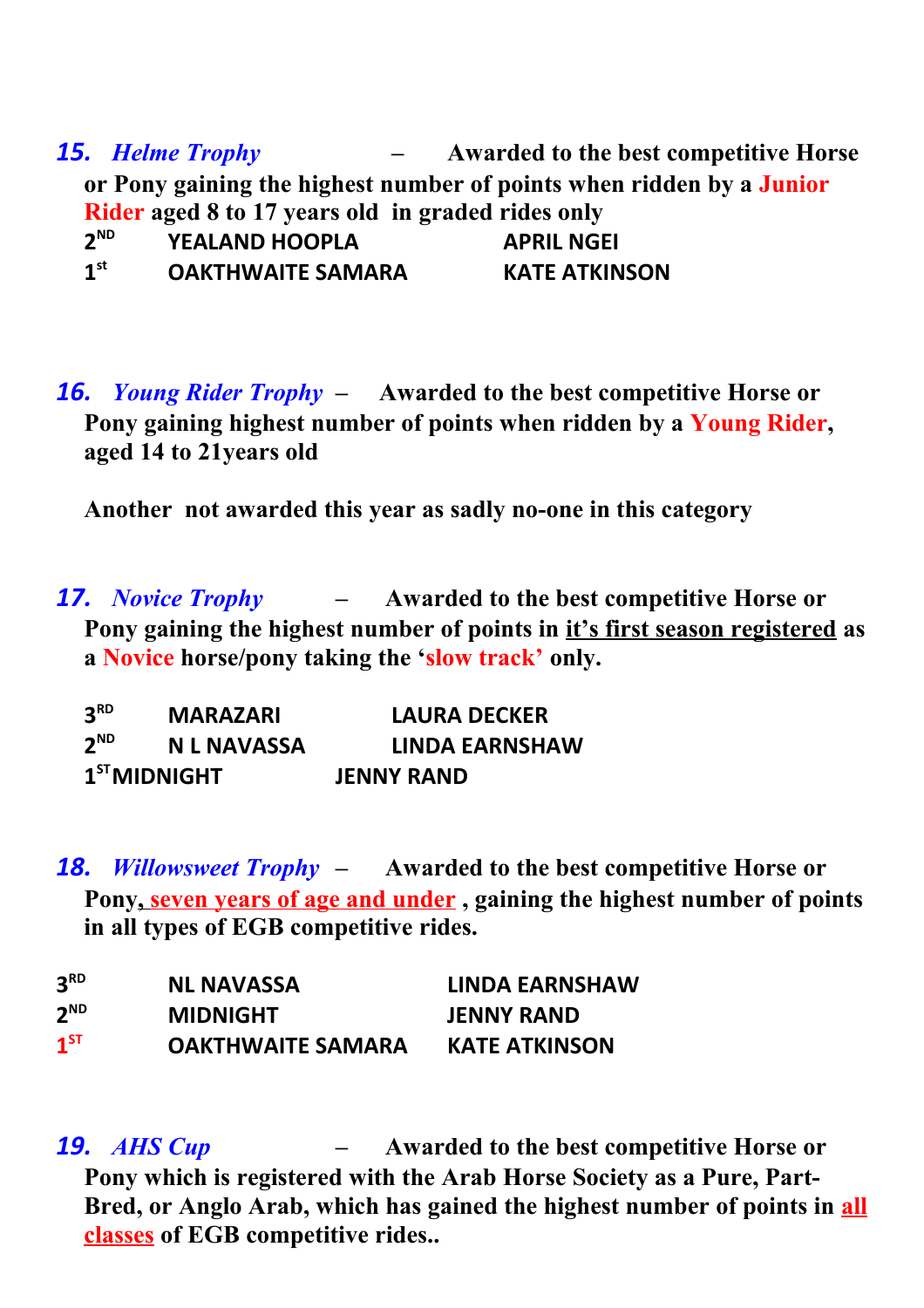| 6 <sup>th</sup> | <b>DOROCINA VALIANT BE</b> |
|-----------------|----------------------------|
| 5 <sup>th</sup> | <b>JALAAL IBN KRAYAAN</b>  |
| 4 <sup>th</sup> | <b>OAKTHWAITE SAMARA</b>   |
| 3 <sup>rd</sup> | <b>VANASH</b>              |
| 2 <sup>nd</sup> | <b>MARADAY MYSTARON</b>    |
| 1 <sup>st</sup> | <b>RASSAM</b>              |

**CAROL EDMONDSON KAREN CORR KATE ATKINSON RACHAEL ATKINSON 2nd MARADAY MYSTARON LINDA COWPERTHWAITE st RASSAM ANNE BOOTH**

*20. Norah Trophy –* **Awarded to the best competitive Horse or Pony other than Pure, Part or Anglo Arabs either registered or not registered, gaining the highest number of points in all types of EGB competitive rides.** 

| $2^{ND}$ | <b>YEALAND HOOPLA</b> | <b>APRIL NGEI</b> |
|----------|-----------------------|-------------------|
|          | $1ST$ MIDNIGHT        | <b>JENNY RAND</b> |

*21. Cumbria Za Trophy –* **Awarded to the best competitive Horse or Pony, gaining the highest number of points in rides of 45 km and under only, when ridden by a senior rider..**

| 6 <sup>TH</sup> | <b>RASSAM</b>             | <b>ANNE BOOTH</b>       |
|-----------------|---------------------------|-------------------------|
| 5 <sup>TH</sup> | <b>SUPREME DANCER</b>     | <b>SUE TAYLOR-GREEN</b> |
| $4^{\text{TH}}$ | <b>DORCINA VALIANT BE</b> | <b>CAROL EDMONDSON</b>  |
| 3 <sup>RD</sup> | <b>MARAZARI</b>           | <b>LAURA DECKERE</b>    |
| $2^{ND}$        | <b>N L NAVASSA</b>        | <b>LINDA EARNSHAW</b>   |
| 1 <sup>s</sup>  | <b>MIDNIGHT I</b>         | <b>JENNY RAND</b>       |

*22. Graded Ride Champion –* **Awarded to the best competitive Horse or Pony achieving the highest number of points in EGB Graded Rides when ridden by a senior rider.** 

| 6 <sup>TH</sup>            | <b>ELINA OF RUSHBANK</b>  | <b>HELEN DAWSON</b>     |
|----------------------------|---------------------------|-------------------------|
| 5 <sup>TH</sup>            | <b>RASSAM</b>             | <b>ANNE BOOTH</b>       |
| $\mathbf{A}^{\mathsf{TH}}$ | <b>JALAAL IBN KRAYAAN</b> | <b>KAREN CORR</b>       |
| 3 <sup>RD</sup>            | <b>BADRAN</b>             | <b>RACHAEL ATKINSON</b> |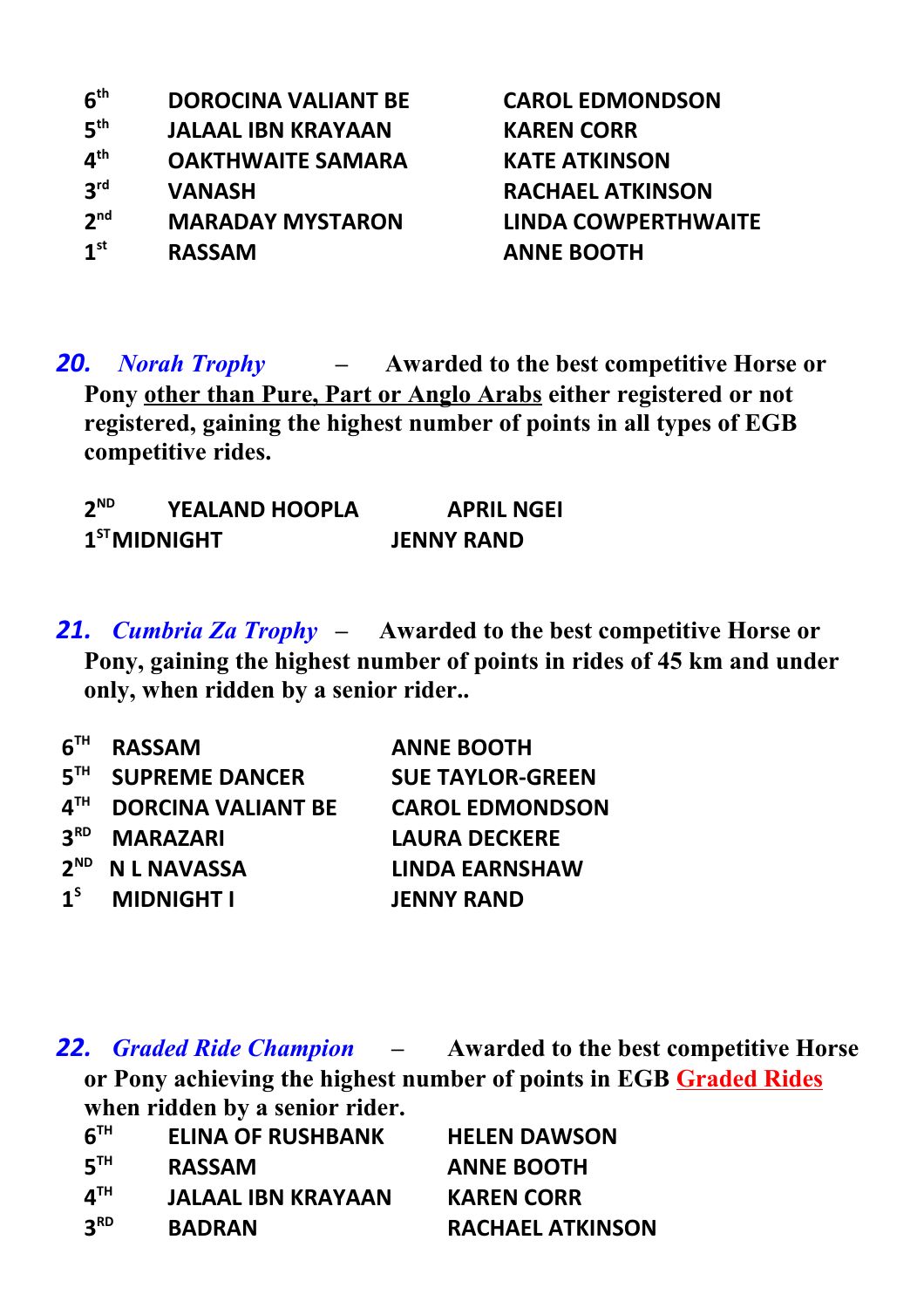| $2^{ND}$               | <b>MARADAY MYSTARON</b> |                         | LINDA COWPERTHWAITE |
|------------------------|-------------------------|-------------------------|---------------------|
| 1 <sup>ST</sup> VANASH |                         | <b>RACHAEL ATKINSON</b> |                     |

*23. Endurance Champion –* **For the best Endurance Horse or Pony, gaining highest number of points in EGB Endurance Rides only (all ER classes) only. 3 RD VANASH RACHAEL ATKINSON**

 $2^{ND}$ **ND MARADAY MYSTARON LINDA COWPERTHWAITE** 1<sup>ST</sup>RASSAM **STRASSAM ANNE BOOTH**

*And the overall championship this year…..*

*24. Highpoint Champion –* **Awarded to the overall champion competitive Horse or Pony, gaining the highest number of points achieved in any types of EGB competitive ride..**

| 10 <sup>TH</sup>       | <b>SO MUCH FAME</b>        | <b>KATE ATKINSON</b>       |
|------------------------|----------------------------|----------------------------|
| 9 <sup>TH</sup>        | <b>N L NAVASSA</b>         | <b>LINDA EARNSHAW</b>      |
| 8 <sup>TH</sup>        | <b>BADRAN</b>              | <b>RACHAEL ATKINSON</b>    |
| 7 <sup>TH</sup>        | <b>MIDNIGHT I</b>          | <b>JENNY RAND</b>          |
| 6 <sup>TH</sup>        | <b>DOROCINA VALIANT BE</b> | <b>CAROL EDMONDSON</b>     |
| 5 <sup>TH</sup>        | <b>JALAAL IBN KRAYAAN</b>  | <b>KAREN CORR</b>          |
| 4 <sup>TH</sup>        | <b>OAKTHWAITE SAMSARA</b>  | <b>KATE ATKINSON</b>       |
| 3 <sup>RD</sup>        | <b>VANASH</b>              | <b>RACHAEL ATKINSON</b>    |
| 2 <sup>ND</sup>        | <b>MARADAY MYSTARON</b>    | <b>LINDA COWPERTHWAITE</b> |
| 1 <sup>ST</sup> RASSAM |                            | <b>ANN BOOTH</b>           |

*That concludes the competitive trophies* 

#### *Pause*

*As usual we have a few other awards…*

*We are awarding the Saar Companionship Trophy this year. Not awarded every year – only when someone nominates someone who they think has either helped or assisted with a particular incident or event – or just generally been of valuable assistance throughout the season. There is someone who is very often present at rides either crewing for his wife Lynne, or present at the venue and he has helped people out on route or at the venue several times this year. Several members have nominated him and we are very pleased to present*